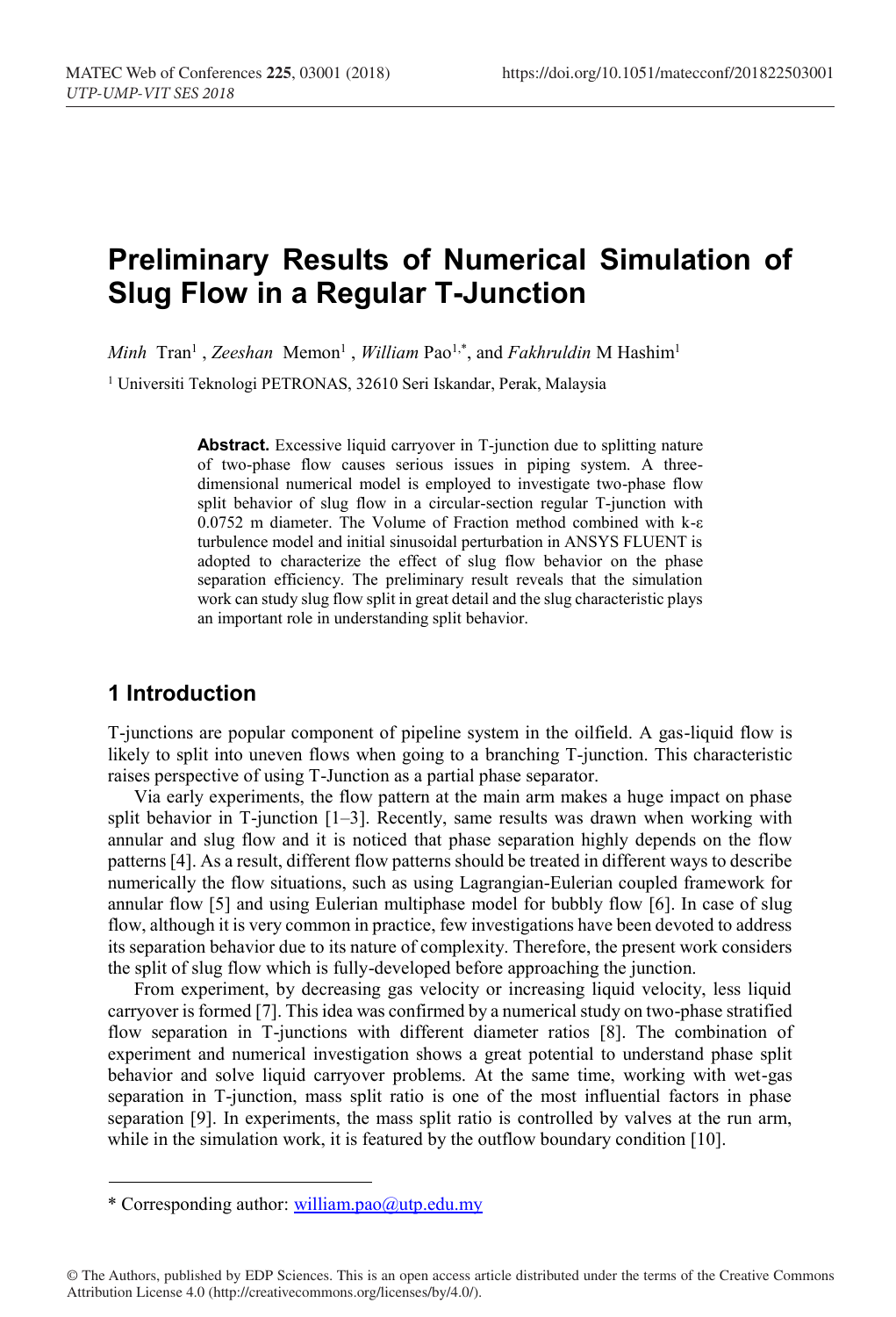### **2 Numerical model**

### **2.1 Geometry domain and meshing**

To simulate the T-junction, the slug flow is developed in the main arm of 6 m in length from a horizontal inlet for gas and an upward inlet for water (Fig. 1). All arms have the same diameter of 0.0752 m. Based on above experimental setup, the geometry is produced and meshed by ANSYS ICEM to retain high solver accuracy with optimum number of hexahedral elements. Fig. 3 illustrates unstructured mesh of T-junction domain. In order to simulate in FLUENT, meshing statistics must meet some quality measure requirement [11].

A grid independence test is required to achieve a grid-independent solution. The test is carried out with total 10 simulation cases with a different number of hexahedral elements characterized by maximum element size in wall boundaries from the finest of 6 mm to the coarsest of 30 mm. The average total pressure and average air fraction in the branch outlet plane were used as convergent criteria. Fig. 2 shows a clear trend that when the pressure and air fraction at branch reach convergence, finer meshing below 12 mm does not improve the accuracy.



**Fig. 1.** Modeled T-junction geometry

#### **2.2 Multiphase model**

According to ANSYS Fluent Theory Guide [12], different methods should be applied for different flow regimes generated. Volume of Fraction method (VOF) is recommended to model slug flow. To describe air-water interaction, both phases share only one set of conservation equations and VOF method enhance the tracking of volume fraction in every cell within computational domain. Besides, another setup is a combination of Pressure Implicit with Split Operator algorithm (PISO) for pressure-velocity coupling, the first-order upwind scheme for discretization of mass, momentum, volume fraction, turbulent kinetic energy and turbulent dissipation rate equations. In addition, a time step is 0.0001 with the maximum 20 iterations each. The convergence criterion for all variables is 10<sup>-5</sup>.

The primary phase is air. Superficial velocity of air and water used in dependency test is 2.75 m/s and 1.5 m/s respectively under the temperature of 298 K, and operating pressure of 101,325 Pa. Initially, the main pipe is filled up with both air and water. User Defined Functions in ANSYS FLUENT is employed to generate sinusoidal perturbation of phase interface as initialization. Both mean air and water volume fraction is 0.5 with a water level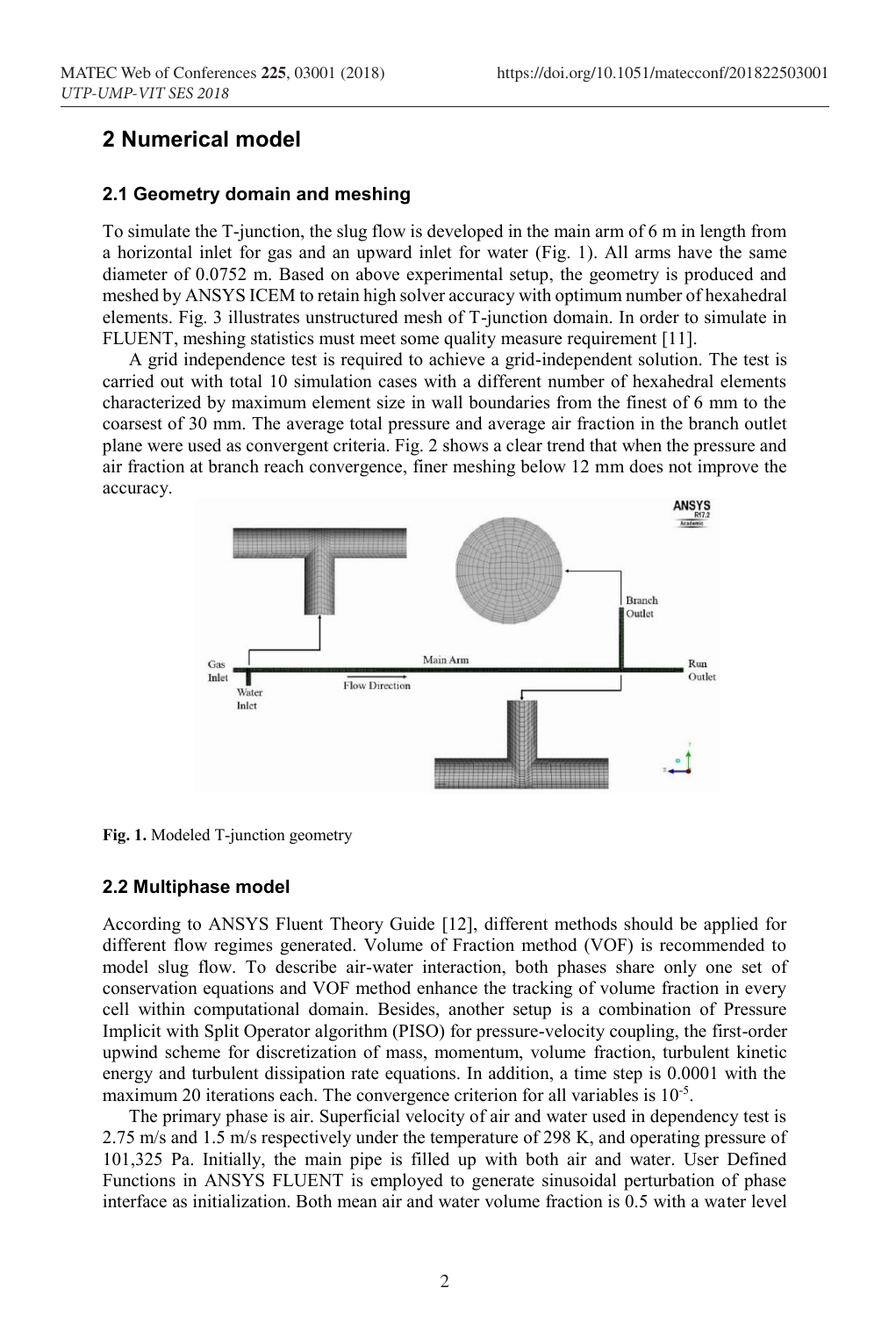function (equation 1). The interface formulation is based on length of slug observation in the experiment of Saieed [10] and also slug flow simulation in the horizontal pipe from Frank's work [13]. In the transient mode, this preset sinusoidal initial condition speeds up the simulation to quickly transform the slug flow before reaching the junction.

$$
y = y_0 + 0.25D\sin\left(2\pi \frac{v_1 z}{0.25L}\right)
$$
 (1)

where  $y_0 = 0$ , D and L are main pipe diameter and length in m, respectively, and  $v_1$  is superficial water velocity in  $m/s$ .



**Fig. 2.** Solution convergence study in 10 different meshing cases

### **2.3 Governing equations**

The governing equations used in this study are stated as:

Continuity Equation:

$$
\frac{\partial}{\partial t}(\rho) + \nabla \cdot (\rho \vec{\nu}) = 0 \tag{2}
$$

Momentum Balance Equation:

$$
\frac{\partial}{\partial t}(\rho \vec{v}) + \nabla \cdot (\rho \vec{v} \vec{v}) = -\nabla P + \nabla \overline{\overline{t}} + \rho_{g} \vec{g} + \vec{R}_{l,g}
$$
(3)

Here,  $\rho$  is the density,  $\nu$  is the velocity, P is the combined pressure for the two phases, g is the gravitation acceleration,  $\tau$  is the tensor term of stress-strain, subscripts g and l stands for gas and liquid, respectively, and R is the interaction force at the interface of gas and liquid.

• Turbulence Equation

The governing equations in the k-ε model are shown as:

$$
\frac{\partial(\rho_m k)}{\partial t} + \nabla \cdot (\rho_m k \overrightarrow{\nu_m}) = \nabla \cdot \left(\frac{\mu_{\ell,m}}{\sigma_k} \nabla k\right) + G_{k,m} - \rho_m \varepsilon \tag{4}
$$

$$
\frac{\partial(\rho_m \varepsilon)}{\partial t} + \nabla \cdot (\rho_m \varepsilon \overrightarrow{v_m}) = \nabla \cdot \left(\frac{\mu_{t,m}}{\sigma_k} \nabla \varepsilon\right) + \frac{\varepsilon}{k} (C_{1\varepsilon} G_{k,m} - C_{2\varepsilon} \rho_m \varepsilon)
$$
(5)

where the mixture density, velocity, and turbulent viscosity are expressed as:

$$
\rho_m = \alpha_l \rho_l + \alpha_g \rho_g \tag{6}
$$

$$
\vec{v}_m = \frac{\alpha_l \rho_l v_l + \alpha_g \rho_g v_g}{\alpha_l \rho_l + \alpha_g \rho_g} \tag{7}
$$

$$
\mu_{t,m} = C_{\mu} \rho_m \frac{k^2}{\varepsilon} \tag{8}
$$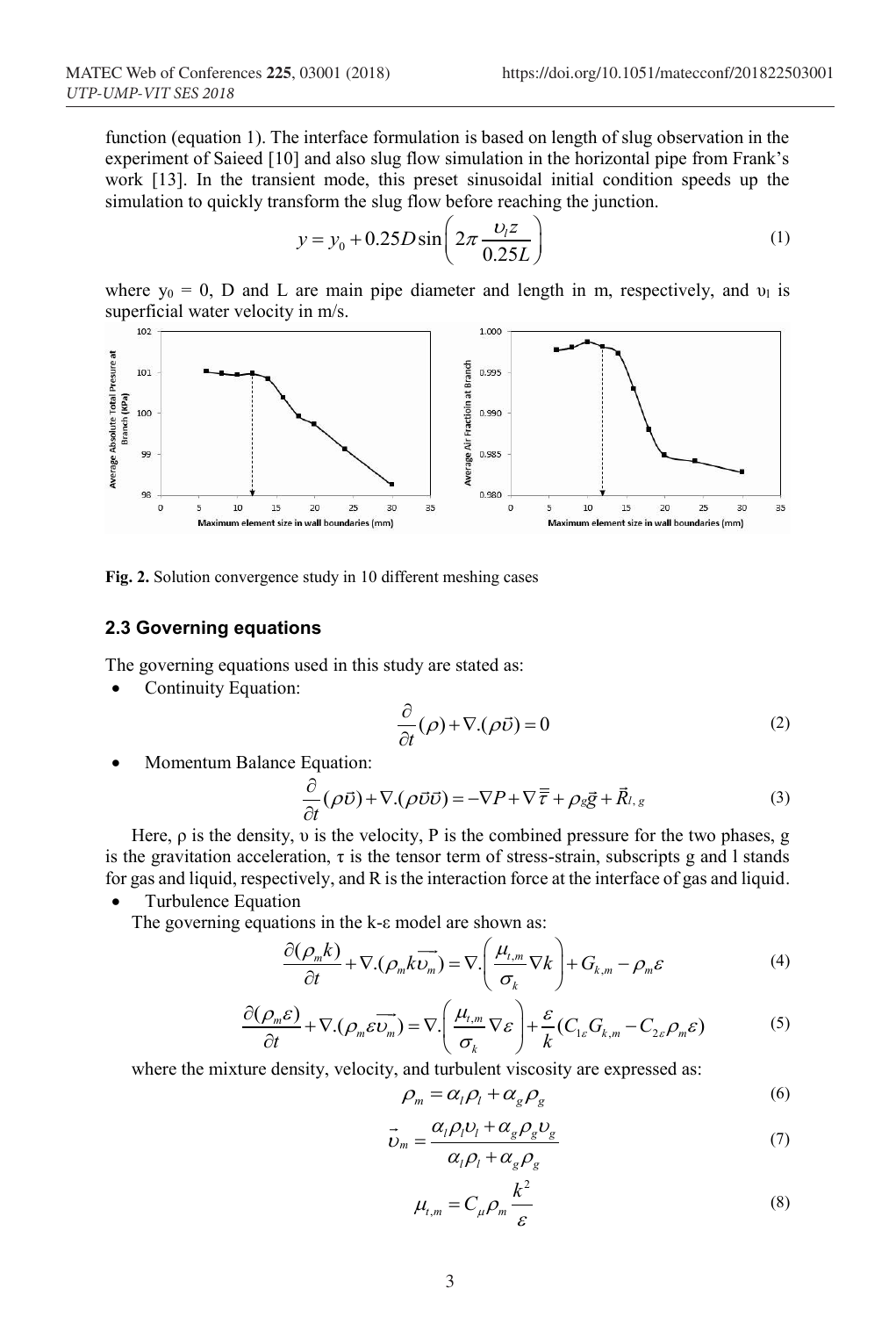## **3 Results and discussion**

### **3.1 Slug flow development**

The slug flow developed in the main pipe is validated with other numerical results (Fig. 3) [14–16] . Slug flow is the flow in which gas bubbles and elongated gas bubbles move along the upper part of the pipe [17]. According to this explanation, Schepper and Rahimi's slug flow model showed poor results with no elongated gas bubbles. Meanwhile, Ban's slug flow presents elongated bubbles but lack of small gas bubbles along the moving direction. With VOF enhancing tracking precise interface between air and water together with sinusoidal perturbation initialization, the present model illustrates the unsteadiness of slug behavior generating slug jump to plug the pipe section and it travels along the pipe with both elongated and small gas bubbles at the upper part of the pipe.



**Fig. 3.** Comparison of present slug flow model (d) with other models a) De Schepper [14] b) Rahimi [15] c) Ban [16]

### **3.2 Validation of phase separation with experimental data**

For validation purpose, experimental data of Saieed [10] is chosen as phase separation benchmark. Due to the limited capacity of equipment in his experiment, the range of air and water superficial velocities are 0.648 - 1.4 m/s and 0.21 - 0.84 m/s, respectively. In present model, air and water velocity are 0.648 m/s and 0.84 m/s. It is evident that the phase separation obtained from this validation analysis is in a reasonable agreement with the benchmarks (Fig. 4). Therefore, the present model is able to be used for further investigation.



**Fig. 4.** Air and water fraction in present model validated with experimental data [10]

#### **3.3 Phase separation behavior**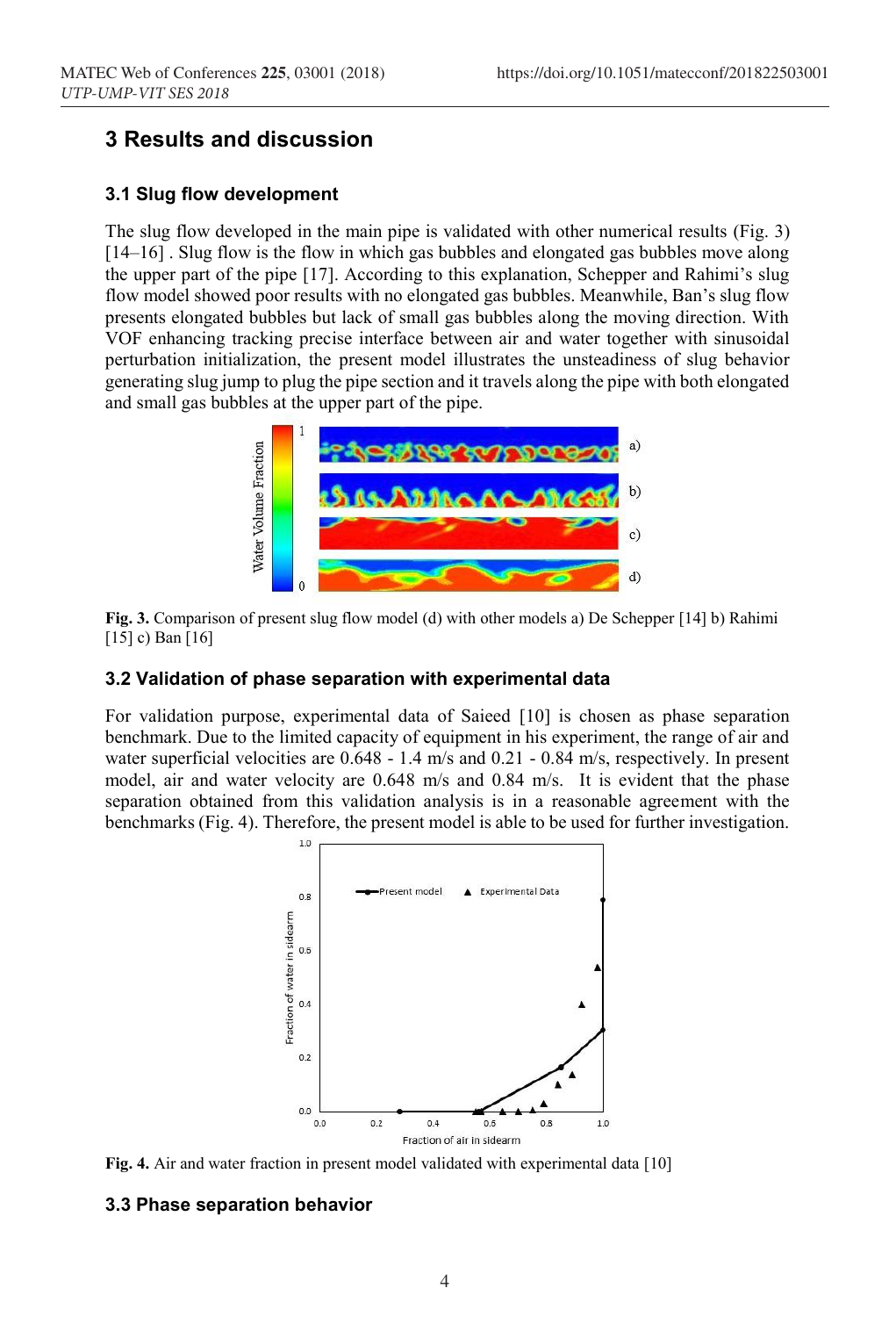Behavior of the slug flow split is presented (Fig. 5). Before the slug reaches the junction, there is a negligible amount of water sucked into the branch arm. When the slug hits the junction, water starts to enter the branch, creating a dividing streamline between air and water. A clear view of dividing streamline is shown using velocity vector (Fig. 6). This phenomenon is also observed in Liu and Li's simulation model of bubbly flow [6]. The gas diverts faster into the run arm through the left side of the dividing streamline. Additionally, Figure 8 confirms the idea of backflow region in the sidearm, which was discussed in Popp and Sallet's experiment [18]. The difference between air and water inertia is attributed to for this phenomenon.



**Fig. 5.** Contours of slug flow split behavior at the junction from 2.0s to 2.5s with description a) Slug before reaching the junction b) Slug hitting the junction c) Slug blocking run arm d) More water going to branch e) New slug reaching the junction

Moving to the next description in Fig. 5, the slug tends to block the entire section in the run arm after passing the junction. This blocking increases pressure in the run arm, thus water is more likely to run into the branch due to higher difference pressure between the main arm and the branch arm. This continues as the main force causing the liquid carryover until the slug blocking in the run arm releases. Then, another slug in the main arm is going to reach the junction ad starts another period which is described above. Therefore, longer slug length decreases the frequency of slug hitting the junction, leading to less water running into the branch due to blocking run arm section.



**Fig. 6.** Velocity vector at the junction

Further investigation in velocity vector (Fig. 6) shows two mechanisms affecting the flow behavior in the sidearm. The first region is dominated by gravity force, which is named as